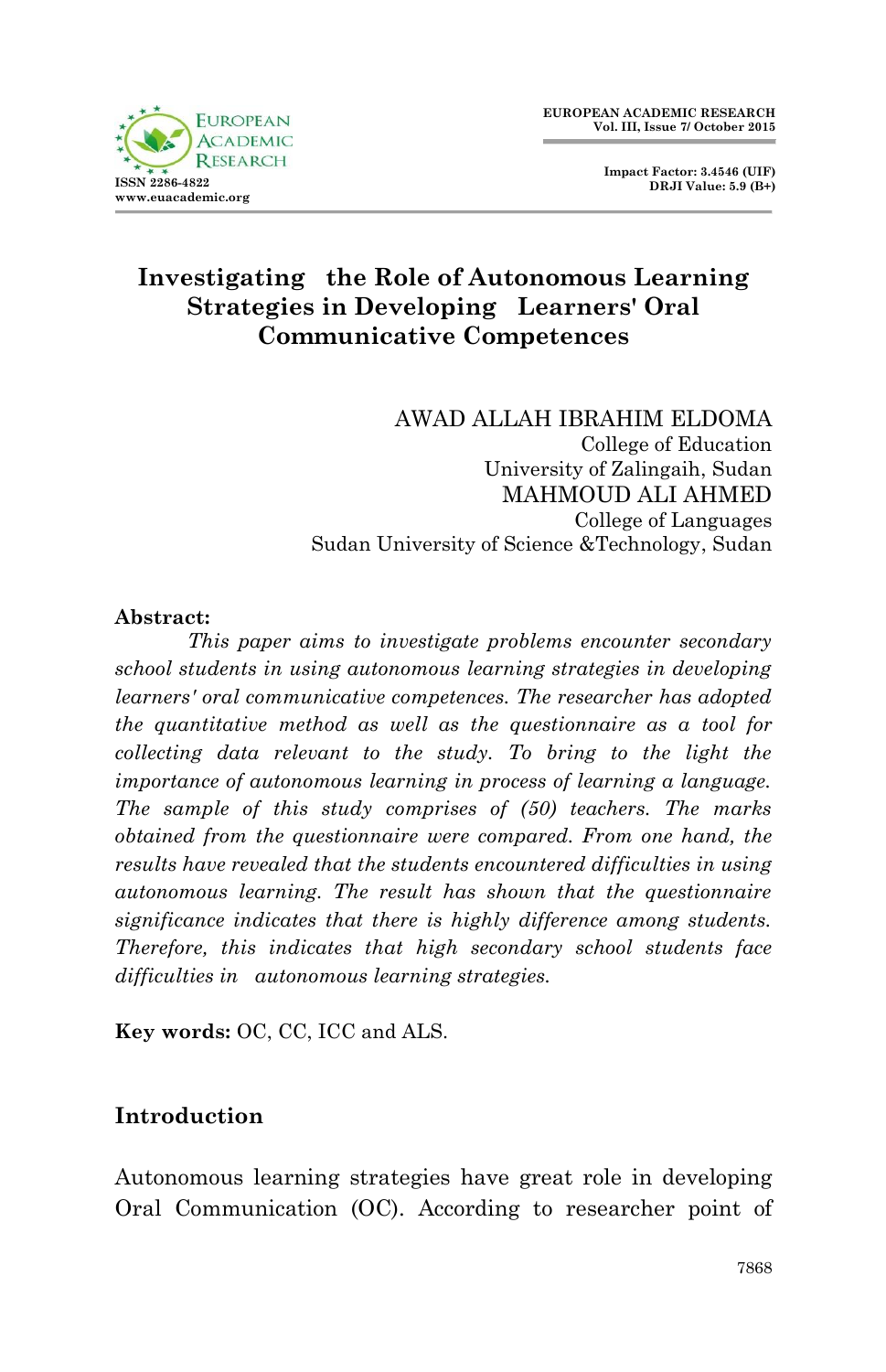view, and his experience as a teacher of English noticed that, there are effective autonomous strategies learners can be used to develop their oral communication skills. This research tries to investigate the positive way of autonomous learning and suggest its appropriate strategies.

According to Joseph and Efron (2009: 5:6) "Oral Communicative Strategies (OCS) are important because it promote leadership and confidence. It is important for students to generate their own ideas using outside references in the communicating". English is the major language of news and information. It is language of the business and government even in some countries where it is a minor language. It is the official language of man time communication, the international aviation and air-traffic control. When we teach oral communication that is mean we teach the function of language not the nature of language. Graeme and Richard Dimbleby state that in their book Teaching Communication (1990: 1) "we believe that study communication is about personal development of attitudes and values about knowing oneself; about knowing other people and relating them; about critically understanding mass-media massage and about being confident in use of Oral Communication". Teaching communication is not about learning the requisite linguistic and social skills in isolation, like series of performing tricks, but about acquiring knowledge of how and why we communicate and a bout application of that knowledge. Communicative Competence (CC) in our life roles- personal, social, cultural and economic- is founded in our knowledge about social, cultural, and economic contexts. It depends on using and applying that knowledge. I believe that all pupils and students should be deliberately exposed to some experiences and activities of Oral Communication (OC). Communication skills and other language skills are very important and useful in and of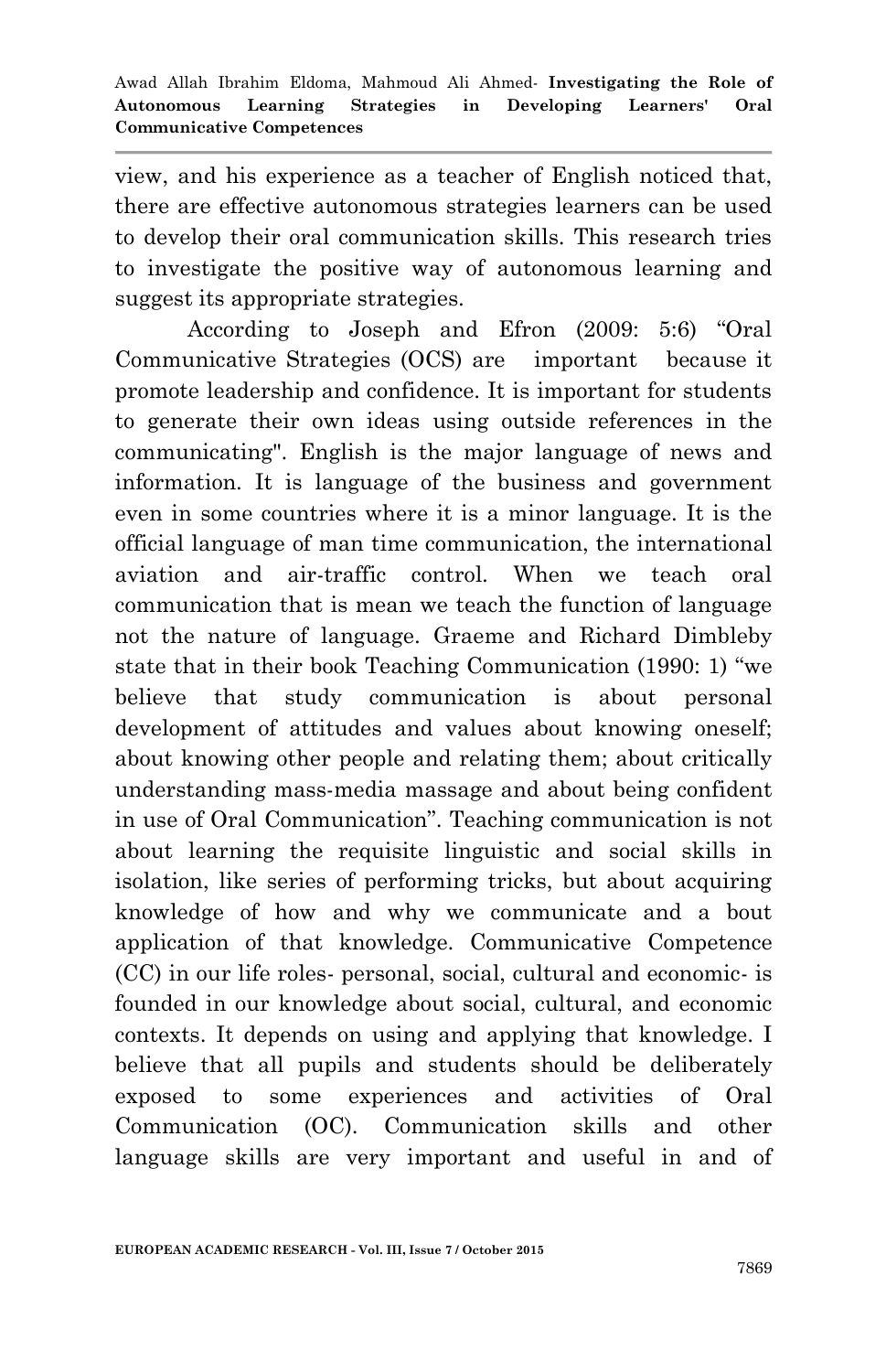themselves when used together; they reinforce one another in producing a higher efficient level of communication.

### **Aims and Scope of the Study**

This study aims to investigate the importance of Autonomous Learning Strategies (ALS) in developing Communicative Competence (CC). The scope of the study is limited to English language teachers in the Sudan. There are (50) English language teachers at different Sudanese universities.

### **Literature Review**

## **Developing Autonomy through Self-Assessment Using Self-Study Resources**

Significant development of software and hardware has greatly expanded the range of speech technologies available to students to improve their speaking abilities (Godwin-Jones, 2009). The technology can serve as a reporting medium for self-assessment through regular entries in self-evaluation of oral performance via recording tools (Healey, 2007). Learners" self-evaluation of their own linguistic competence can increase active involvement in learning and become self-critical because selfmonitoring strategies allow learners to identify their own difficulties (Dam, 2000; Wenden, 1999). Thus, recording programs may build learners" linguistic competence through their self-assessment. Through self-monitoring the use of voice e-mail can enhance learners' pronunciation, grammar, and verbal expression for oral proficiency development as well as foster significant improvement in speaking relative to articulation and accuracy (Volle, 2005). VoiceThread can promote collaborative development of knowledge by giving learners the opportunity to share their voices (Brunvand & Byrd, 2011) with their peers and the instructor, making it so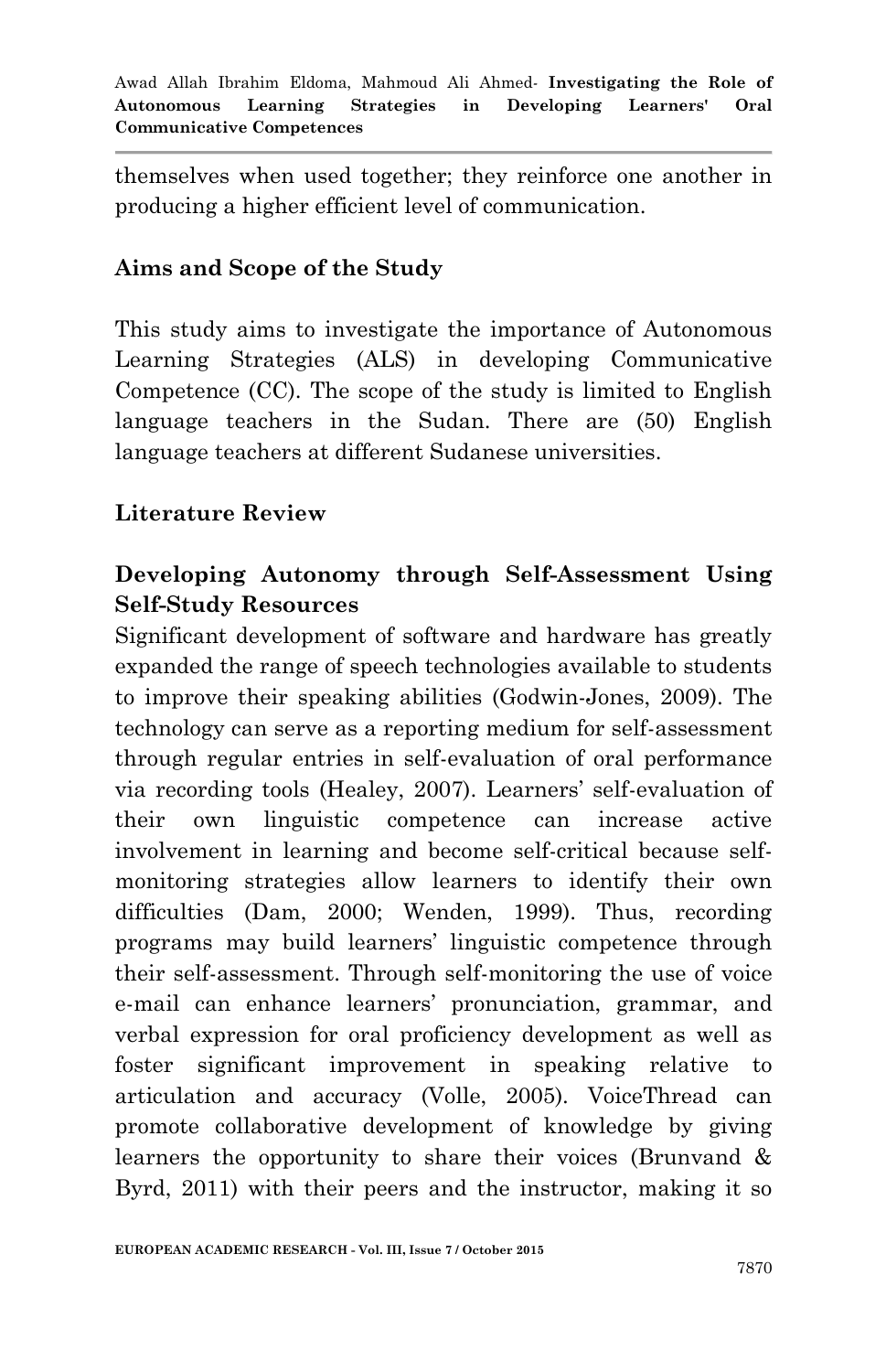learners are able to monitor and assess not only their own learning progress but also their peers' performance. Video recording tools can also provide a valuable source of information for learners to notice and analyze characteristics of their own speech (Lynch, 2007) to reflect on their learning progress because the learners can evaluate the full spectrum of their communicative performance (Oscarson, 1989).

Autonomy depends on learners" ability to self-direct for practice, critical reflection, and independent action (Andrade, 2012; Little, 1991). From this perspective, awareness through self-assessment of learners' speaking performance and understanding their learning progress with self-study resources can develop metacognitive skills to achieve their own learning goals, and ultimately this recursive process can enhance learners' autonomy. However, learners may need guidelines to find appropriate resources to achieve their learning goals (Murray, 2005). In this research, participants used self-study resources provided by the instructor, Vocaroo and vozMe, and then tried to pursue their own goals.

In light of the role of self-assessment, using recording programs can be positively affecting specific learning objectives for oral performance. However, researchers still need to define the optimal use of autonomous learning for language learners" speaking skills when using self-study resources.

# **Digital Storytelling for Oral Proficiency Development and Assessment**

Learners' autonomy can be measured by their metacognitive awareness, ability to use resources appropriately, and assessing self-reflection of their development (Sinclair, 1999; Reinders & Lázaro, 2007). In order to measure participants' autonomy for oral proficiency development, this research used digital storytelling with four silent movie clips uploaded onto Voice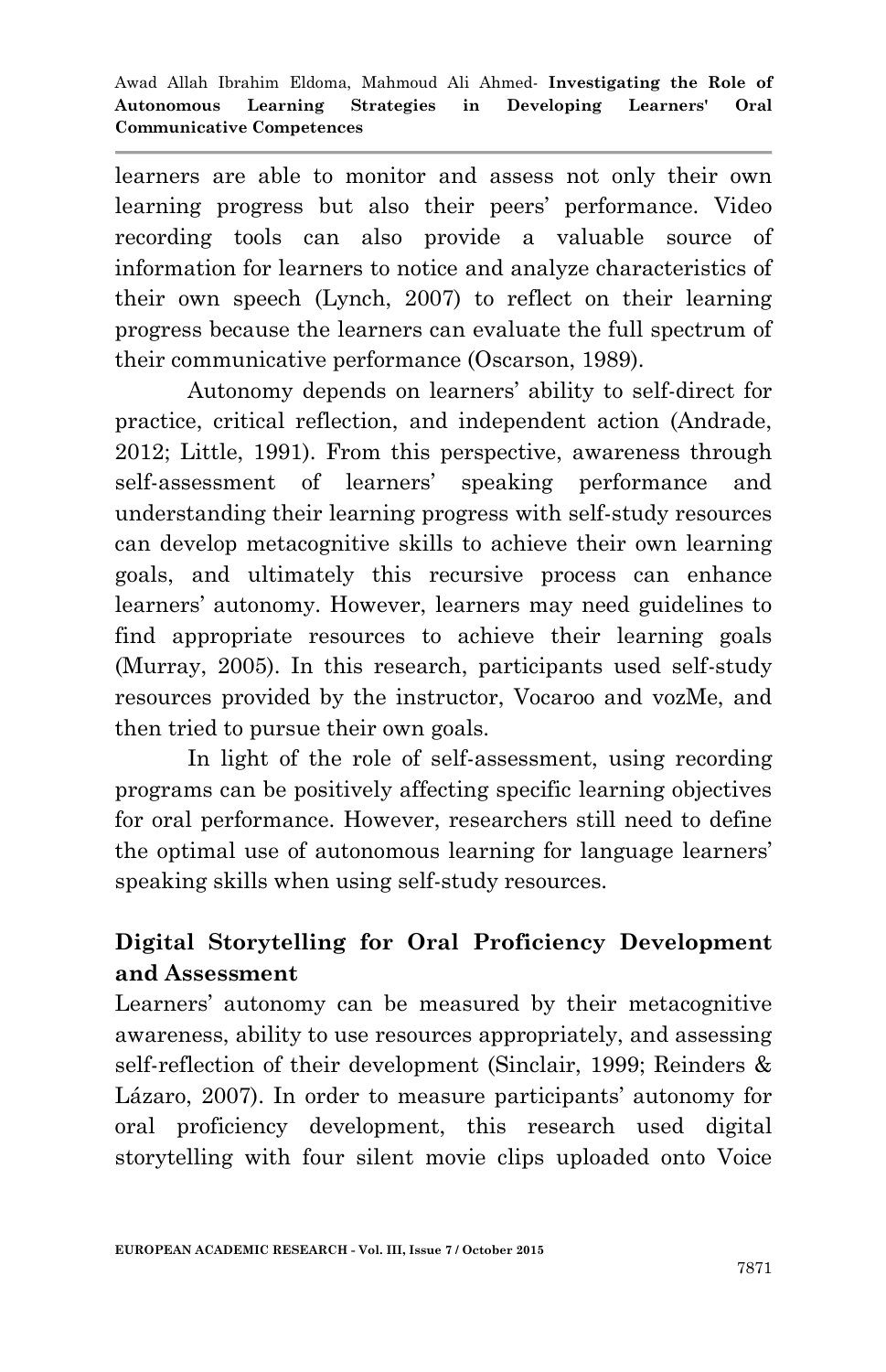Awad Allah Ibrahim Eldoma, Mahmoud Ali Ahmed*-* **Investigating the Role of Autonomous Learning Strategies in Developing Learners' Oral Communicative Competences**

Thread to assess their independent study ability with selfassessment.

Digital storytelling has been widely used to help learners communicate their own stories effectively since it can be a learner-centered activity when the topic is related to their daily life and personal subject matter. It can also have an impact on improving learners" speaking in the narration process (Nelson, 2006), linguistic structure, vocabulary, sound patterns, and prosody of the foreign language (Verdugo & Belmonte, 2007). Learners can thus develop linguistic competence while describing context-rich visual situations after repeating self-directed learning. In addition, using a silent movie clip helps to build the metacognitive knowledge involved in communication. Kasper and Singer (2001) claimed that since silent films do not offer preauthorized dialogue, learners are not only allowed, but also authorized to create their own conversational texts, using English creatively to develop their own performance. Therefore, storytelling with a silent movie clip can be a good communicative competence task to measure English learners' oral proficiency in terms of functional and pragmatic knowledge from recorded files while the participants describe captured events and surrounding context (Kim & Choi, 2013; Kim, 2014).

Along with the many studies that have examined the usefulness of digital storytelling in oral production, this research focuses on investigating how a learner can step forward in developing a new technique for assessing autonomy in oral proficiency using storytelling.

### **Strategies of Autonomous Learning**

Autonomy can be defined as "the ability to take charge of one"s own learning" (Holec 1981, p. 3) or "as the capacity to take control over one"s own learning" (Benson 2001, p. 2). It is something that needs to be developed as it is not innate (Holec,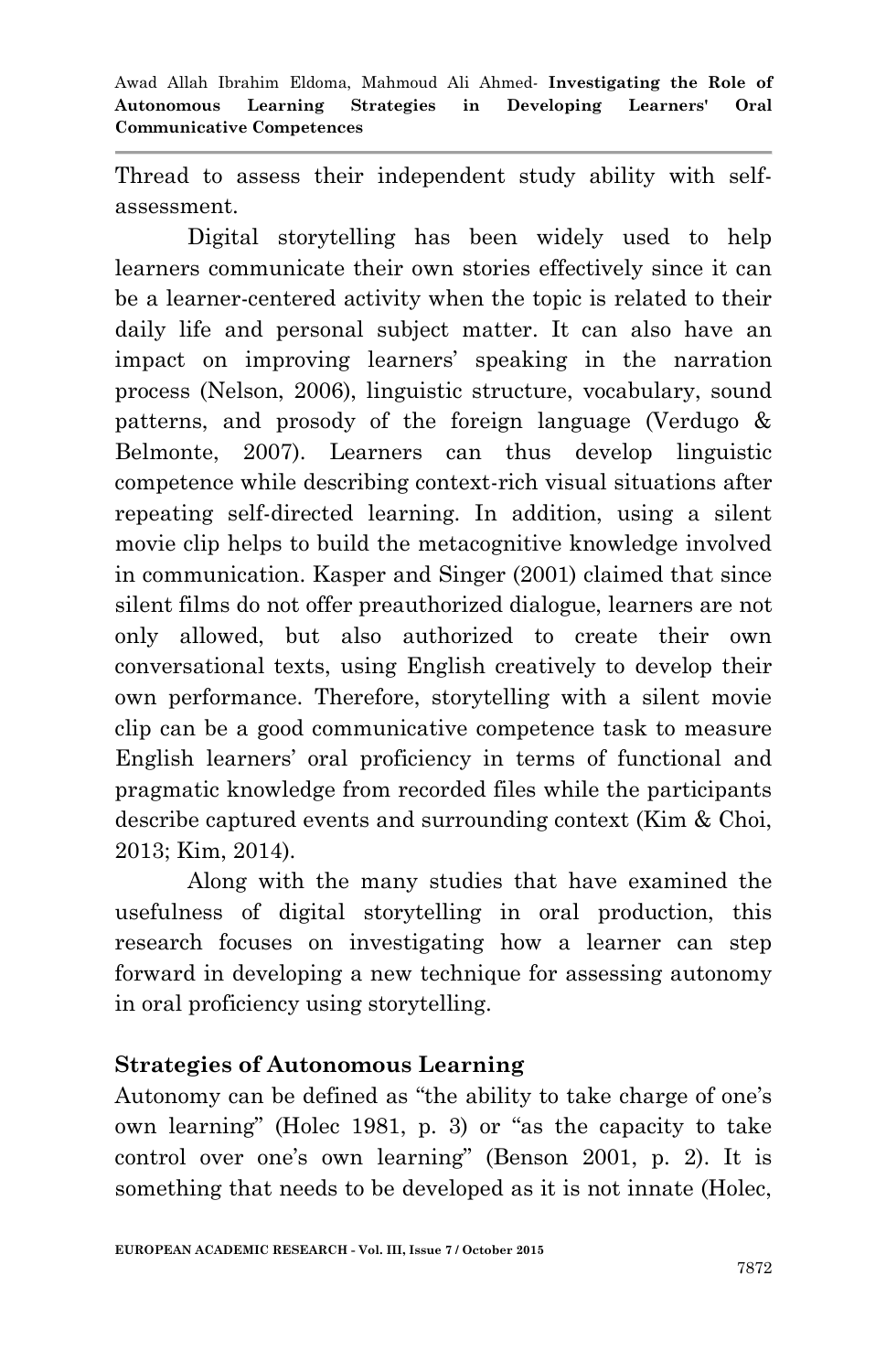1990). Moreover in his definition of the term, little (2003) insists on the role of the teacher, which is to create a learning environment in which learners accept responsibility for their learning role in order to become more autonomous.

According to Riley, "autonomous learning strategies (ALS) in institutional settings inevitably requires both teachers and learners to modify their representations of these respective roles" (1986, p. 70). Furthermore, although different terms are sometimes used to name the person whose role it is to accompany learners in their autonomization – Riley speaks of "Helper", "Knower", "Facilitator" and "Counsellor" (1986, p. 19) – most researchers agree that autonomy necessarily implies a change in the pedagogical relationship between teachers and learners.

The teacher has a new role to play, as Byram and Morgan (1994) point out that "the teacher is important on two levels in the development of empathy: both as a model and as a source of information" (p. 27). As far as intercultural communicative competence is concerned, Jimenez Raya and Sercu (2007) assert that "a focus on learner autonomy holds the promise that values and norms are communicated, mediated, and developed rather than being transmitted" p. 22). Indeed they insist on the fact that the mere transmission of values and standards is not sufficient and could lead to undesired behaviours from students in many cases. Therefore the essential question for Jimenez Raya and Sercu (2007) is: how teachers can facilitate learners to make sense of the world they are very much part of. How can language education be organized in such a way that a learner is able and willing to mediate the often conflicting values, standards and norms by which s/he is surrounded? (p. 22) the answer to this essential question for Jimenez Raya and Sercu (2007) is in the development of learner autonomy and intercultural competence as "major pedagogical goals of foreign language education."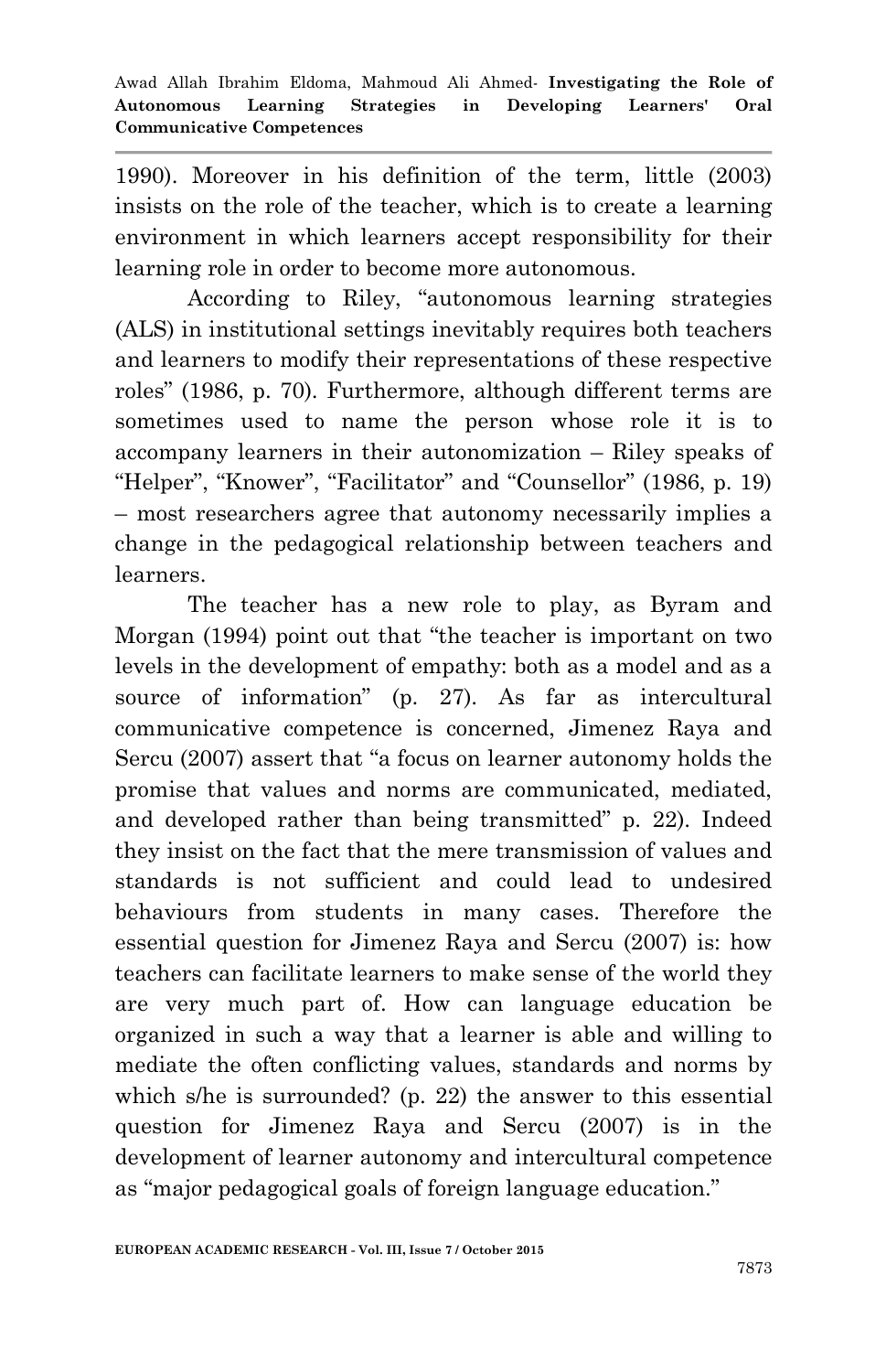Awad Allah Ibrahim Eldoma, Mahmoud Ali Ahmed*-* **Investigating the Role of Autonomous Learning Strategies in Developing Learners' Oral Communicative Competences**

#### **Integration of Autonomous Learning Strategies**

As for Communicative Competence (CC), Van Ek (1986) suggested that foreign language teaching should not be concerned merely with training in communication skills but also involve the personal and social development of the learner as an individual. In other words, it should enhance the individual"s self-reflection and self-awareness and his or her ability to interact in an intercultural context. Van Ek presented a framework for comprehensive foreign language objectives which included aspects such as social competence, the promotion of autonomy and the development of social responsibility which Byram included in his definition of intercultural Communicative Competence (ICC) (Byram, 1997, p. 9).

When Byram (1997) considers the objectives of Intercultural Communicative Competence (ICC), he recognizes the limitations of the classroom context of learning, which does not mean that the teachers do not have a role to play, as we have already seen. They can still structure and influence the learning opportunities involved. For Byram (1997), the aim may be, for example, to develop learner autonomy within a structured and framed experience of otherness outside the classroom during periods of independent vacation or periods of residence, exchange, etc. Indeed there are three broad categories of location for acquiring. Hélène Zumbihl Learner Autonomy in Intercultural Communicative Competence (ICC) Proceedings 229 intercultural competence: the classroom, the pedagogically structured experience outside the classroom, and the independent experience (Byram, 1997). Our aim with the curriculum described in this article is to enhance learners" autonomy in the classroom to enable them to experience the period of independent learning while studying abroad with the lowest possible level of anxiety and the highest possible level of autonomy while facing different types of everyday situations.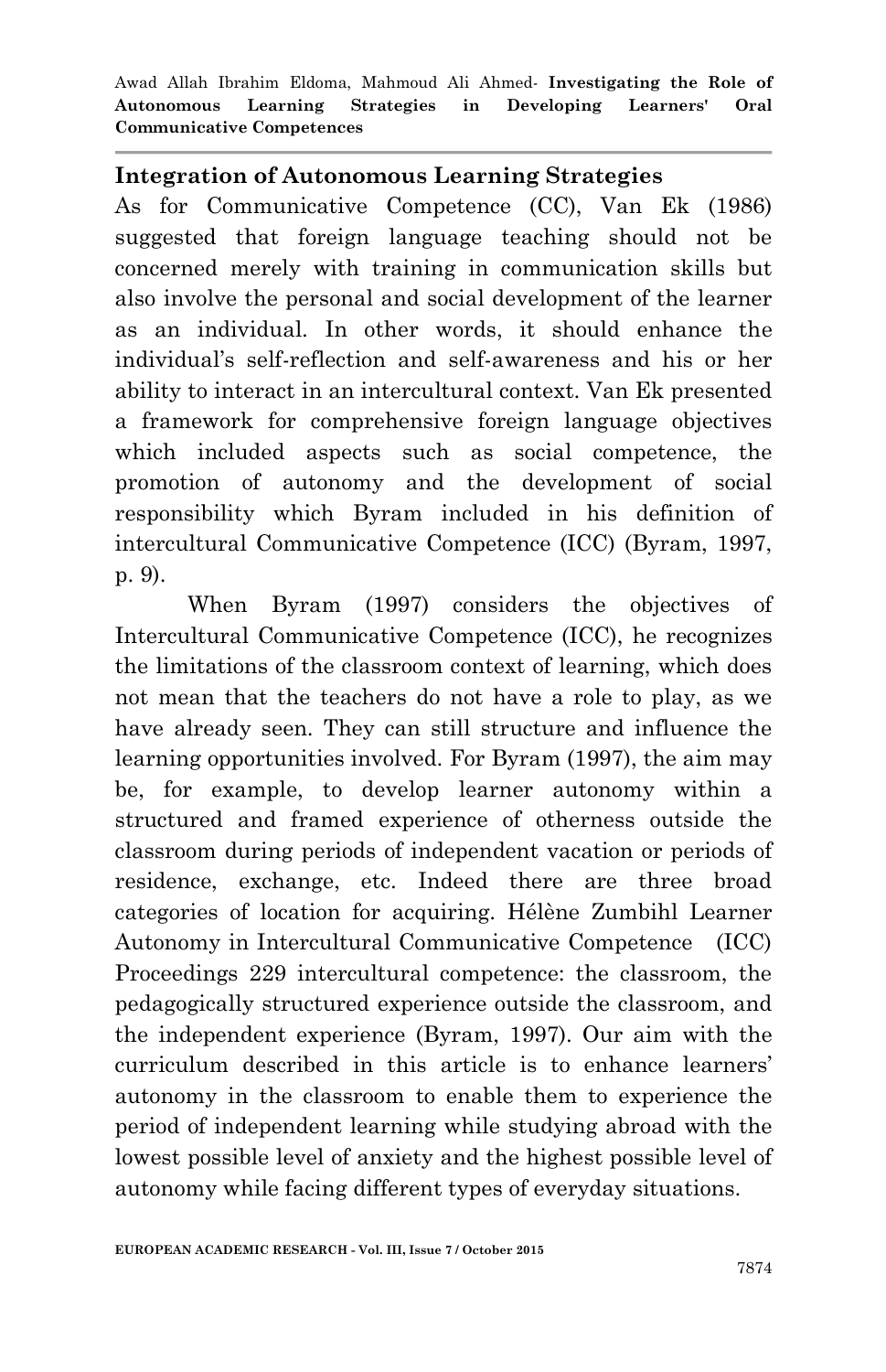In the intercultural communicative competence learning model described by Murphy-Lejeune (2003), she considers autonomy and self-confidence as strategic skills as "they derive from combined efforts to reach the goal of managing one"s life in a new cultural environment. They are the means by which success abroad is attainable" (p. 104). It also means that preparation for study abroad experience should help students develop these strategic skills.

Similarly, among the dimensions of intercultural competence which are described by Byram (1997) in his model, savoir-apprendre and savoir-comprendre are particularly interesting for this specific issue of the learner"s autonomization process in the acquisition of intercultural communicative competence. The language teachers" objectives should be to help students be able to learn and to understand by themselves, which, for teachers, consists of creating opportunities for learners to learn how to acquire competencies and skills in addition to knowledge. Sercu (2004) points out that "autonomous learning is already practiced by many foreign language teachers who consciously or not occasionally include problem-based or task-based learning approaches in their classroom" (p. 64). Intercultural communicative competence may also be autonomously acquired by students through problem-solving activities which will encourage critical thinking, collaborative learning, self-initiated knowledge acquisition, and cooperative evaluation of alternatives (Sercu, 2004).

This implies new roles for teachers which are widely described in the literature. They become guides, tutors, counselors, facilitators (Riley, 1986). Autonomous learning approaches involve more, not less, teacher direction or preparation. In a learner autonomy approach, the selection of the culture topics to be explored or the culture learning tasks to be completed remains the responsibility of the teacher or course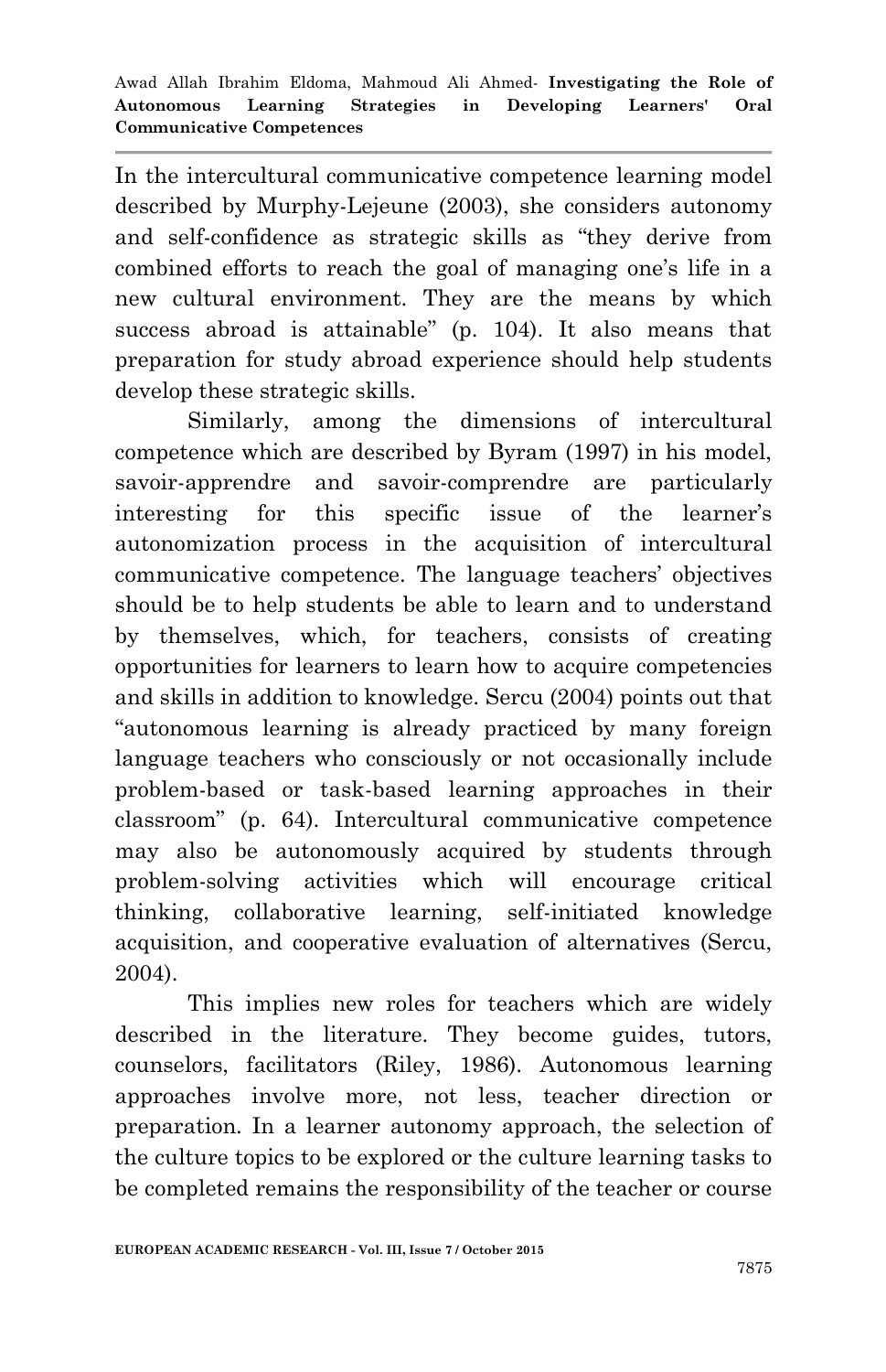developer (Sercu, 2004). As for Jackson (2008), the course developer has to consider the students' needs to build a course for preparing for immersion abroad. The content should also incite learners to reflect on their own culture and on what they consider to be normal from their own point of view. For Kern and Liddicoat (2011), "the speaker is no longer someone who speaks, but someone who acts - that is, someone who acts through speaking and thus becomes a social actor" (p. 19). Therefore the speaker or learner will experience several modalities of learning, speaking and acting which may take place both inside and outside of school at different periods of his or her life. This interpersonal communication will take place in a context of social interaction. This means that we may consider languages as dynamic resources that individuals combine with other resources to act in a social world. This combination of the two terms "speaker" and "actor" highlights the individual"s power to participate in the creation and the modification of contexts in which he or she is learning the language. The speaker is an actor, not only in class, but also in the social and cultural world which surrounds him or her. This could lead to a new way of considering learners in our classes of intercultural communicative competence. It also implies the need to enhance the learner's autonomization process.

### **Autonomous Learning**

When Byram (1997) considers acquiring intercultural competence, he makes a difference between the work done in class, fieldwork, and independent learning. I will consider this last learning context in more detail. Independent learning is a factor in life-long learning and can be both subsequent to and simultaneous with classroom and fieldwork. "It will be effective only if the learners continue to reflect upon as well as develop their knowledge, skills and Hélène Zumbihl Learner Autonomy in Intercultural Competence 230 CERCLL ICC Proceedings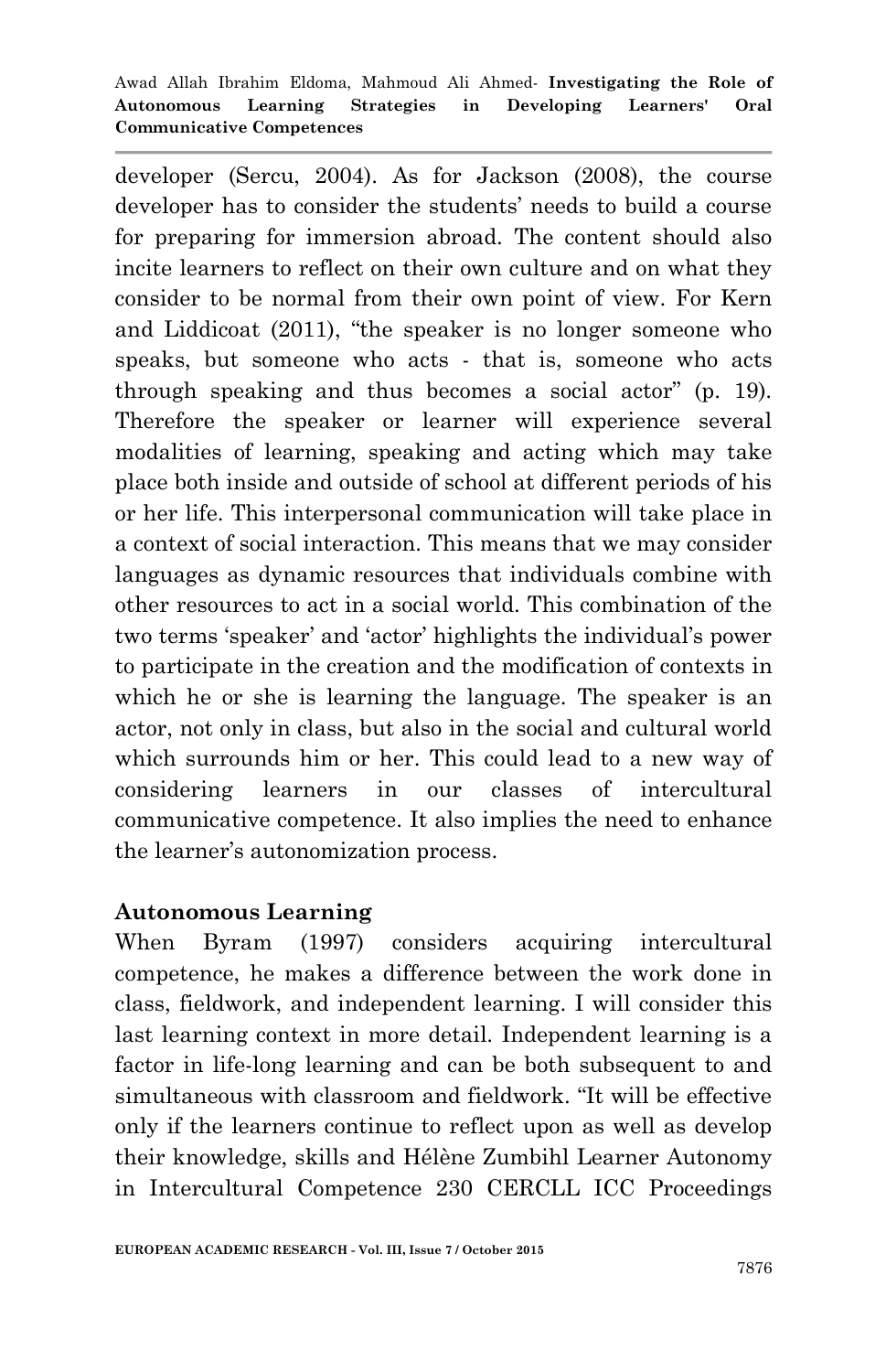attitudes, as a consequence of previous training" (Byram, 1997, p. 69). If experience of otherness in one's own environment or in another country is not based on self-reflection, it remains mere experience and will not facilitate learning. Byram (1997) notes that: "for experience to become learning, learners must become autonomous in their capacity for refining and increasing their knowledge, skills and attitudes. This in turn suggests a classroom methodology which allows learners to acquire explicitly the underlying principles of the skills and knowledge they are taught, and the means of generalizing them to new experience. In that case one could properly speak of a learning biography and expect that far more cultural learning will take place outside the classroom than inside, whether consecutively or simultaneously." (p. 70-71).

For Murphy-Lejeune (2003, p. 101), "life abroad represents an extensive natural learning situation which stimulates many more aspects of learners" personalities than are usually catered for in educational institutions." She defines autonomy in the experience abroad as a twofold competence: the ability to manage without family assistance and without a mental clamp connecting travelers to the home environment. This means that you have to acquire "the ability to get through tough times by yourself particularly through language difficulties" and to "be prepared that's it's not going to be a rose garden because entering into a new cultural world is comparable to a rite of passage" (Murphy-Lejeune, 2003, p. 106). A new socialization process and, therefore, an autonomization process must be engaged in, and this effort makes the arrival, in particular, a trying period. This means that preparation before the immersive experience abroad is fundamental (Zumbihl, 2004).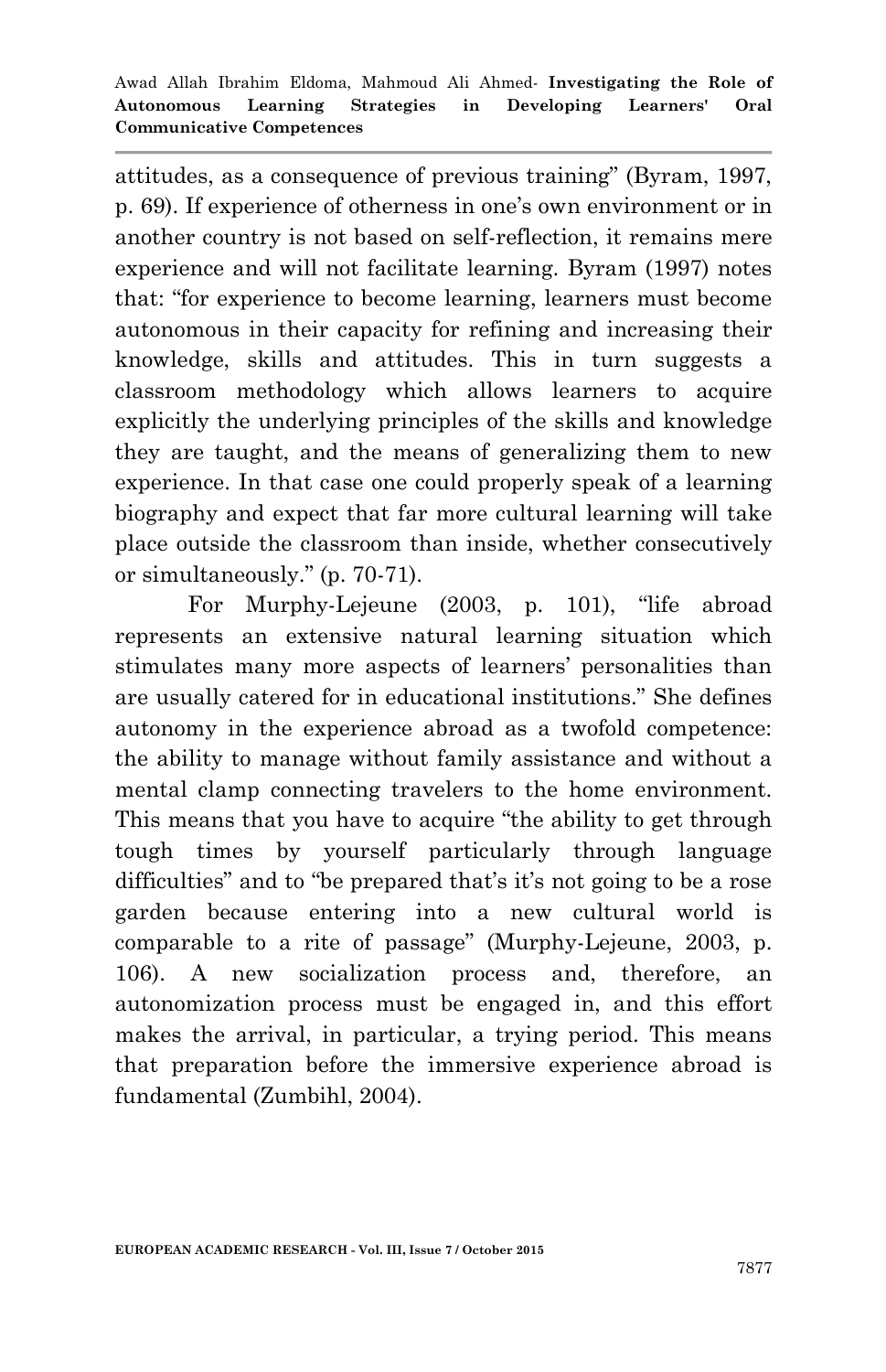## **Methodology of the Study**

The researcher has drawn the sample for this study exclusively from Sudanese teachers of English from various universities who responded to questionnaire. A sample of  $(50)$  teachers was randomly selected for the questionnaire.

## **Tools of the Study**

The researcher has used questionnaire as a tool to collect the information of this paper. The questionnaire which was given to the Sudanese English teachers whom were selected randomly.

The researcher has used the descriptive analytical and quantitative methods as well as a questionnaire as a tool in the collection of relevant data and information in pursuing this paper. Population of this study is drawn exclusively from English language teachers in the Sudan. The population is English language teachers at Sudanese universities. A sample of (50) teachers was randomly selected for the questionnaire.

### **Results and Discussion**

The researcher has used the questionnaire as a tool in the collection of data relevant to this study. The researcher has designed a questionnaire to answer the question" to what extent autonomous learning strategies do not use in developing oral communicative competences among the students who study English as Second Language? To provide answers to the problems encountered teachers who do not know why these took place. The tables below are going to illustrate what has been stated earlier.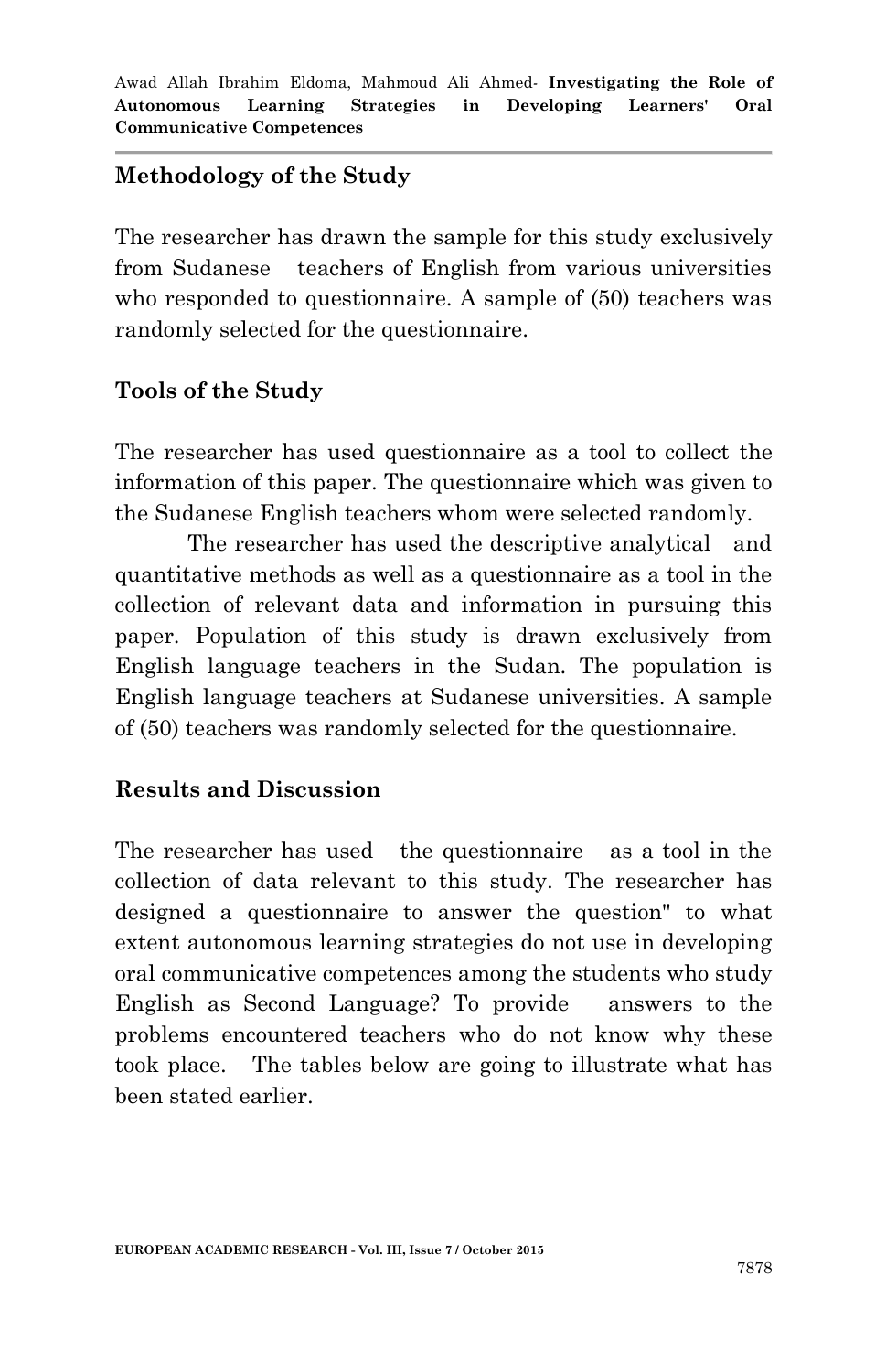## **Teachers' Questionnaire**

This item tries to elicit information from the teachers concerning their views about the autonomous learning in developing communicative competences.

# **Table (1)**

1. Teachers should encourage students to interact freely outside the classroom.

|       |                   | Frequency | Percent |
|-------|-------------------|-----------|---------|
| Valid | strongly agree    | 22        | 40.0    |
|       | Agree             | 18        | 36.0    |
|       | Neutral           | 6         | 12.0    |
|       | disagree          | 3         | 10.0    |
|       | strongly disagree |           | 2.0     |
|       | Total             | 50        | 100.0   |

**Figure (1)**



Table and figure (1) above shows that a vast majority of the respondents (76%) strongly agree together with agree that students should use autonomous learning in promoting English language oral communicative competences. Only 12% do not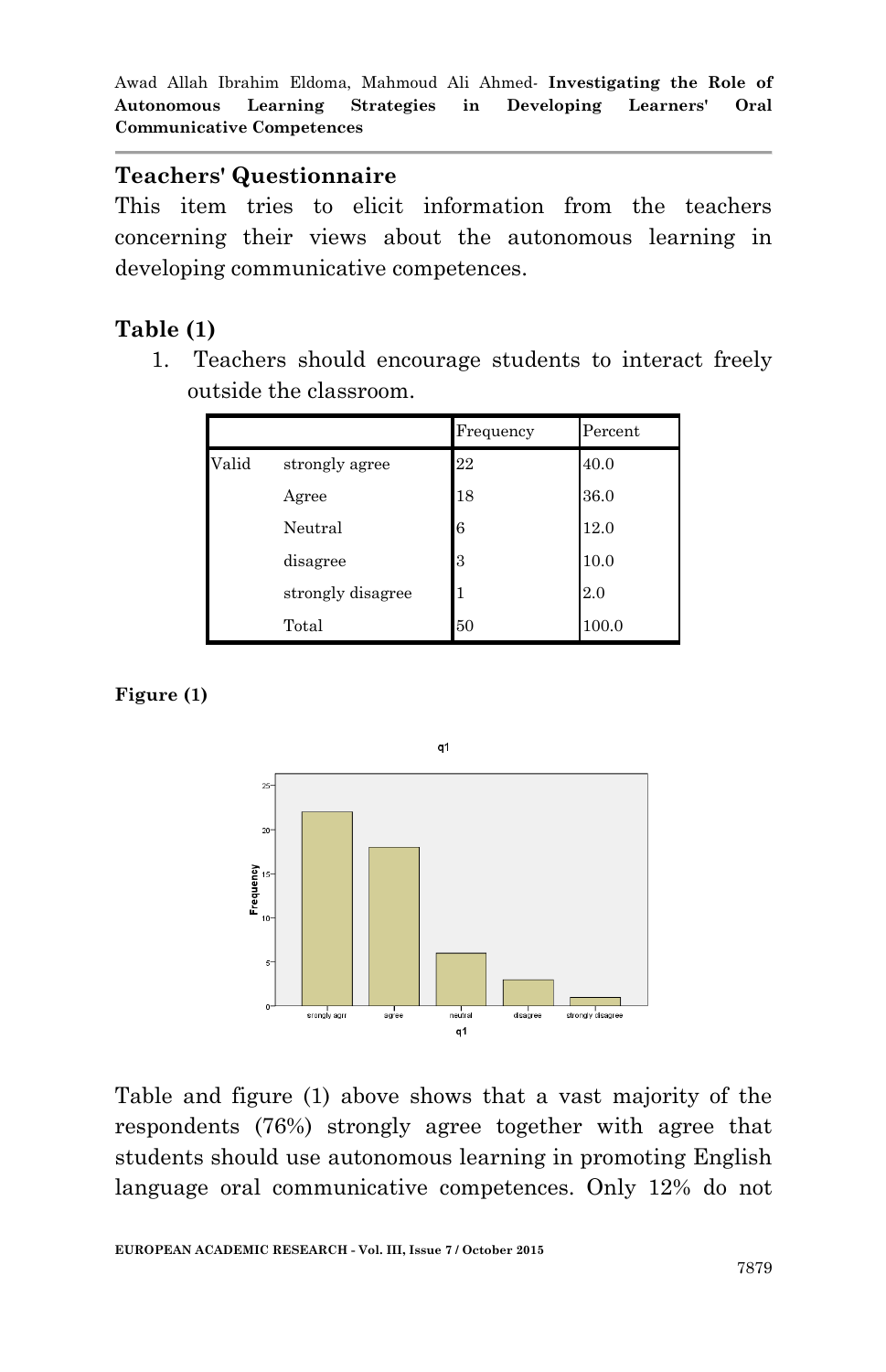agree to that. This indicates that students need to be trained and developed in how they can make use of autonomous learning in promoting English language oral communicative competences.

## **Table (2)**

2. Teachers should be aware of the importance of using modern technology when teaching communication.

|         |                   | Frequency | Percent |
|---------|-------------------|-----------|---------|
| Valid   | strongly agree    | 16        | 30.0    |
|         | Agree             | 24        | 48.0    |
|         | neutral           | 7         | 14.0    |
|         | disagree          | 1         | 2.0     |
|         | strongly disagree |           | 4.0     |
|         | Total             | 49        | 98.0    |
| Missing | System            | 1         | 2.0     |
| Total   |                   | 50        | 100.0   |

#### **Figure (2)**



Table and figure (2) above shows that a vast majority of the respondents (78%) strongly agree together with agree that students should be taught how to use the library in enhancing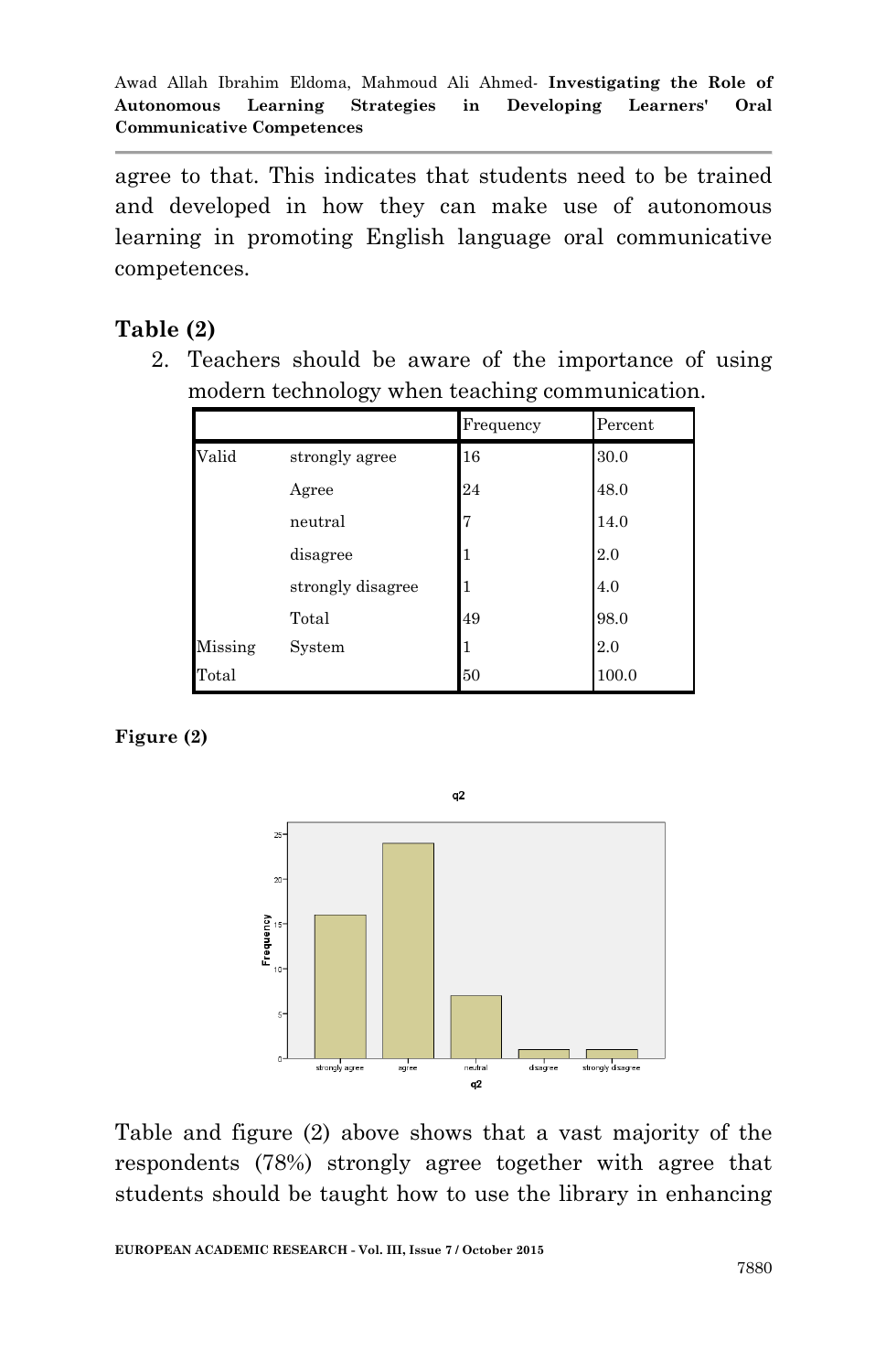autonomous learning competences. Only 6% do not agree to that. This indicates that students need to be trained and developed in how they can use the library in enhancing autonomous learning competences.

## **Table (3)**

3. Language labs are one aid of oral communication development.

|       |                | Frequency | Percent |
|-------|----------------|-----------|---------|
| Valid | strongly agree | 18        | 36.0    |
|       | Agree          | 27        | 50.0    |
|       | Neutral        | 5         | 14.0    |
|       | Total          | 50        | 100.0   |

**Figure (3)**



Table and figure (3) above shows that a vast majority of the respondents (86%) strongly agree together with agree that students should adopt the autonomous learning to improve their oral communicative competences. Only 00% do not agree to that. This indicates that students need to be trained and developed in adopt the autonomous learning to improve their oral communicative competences.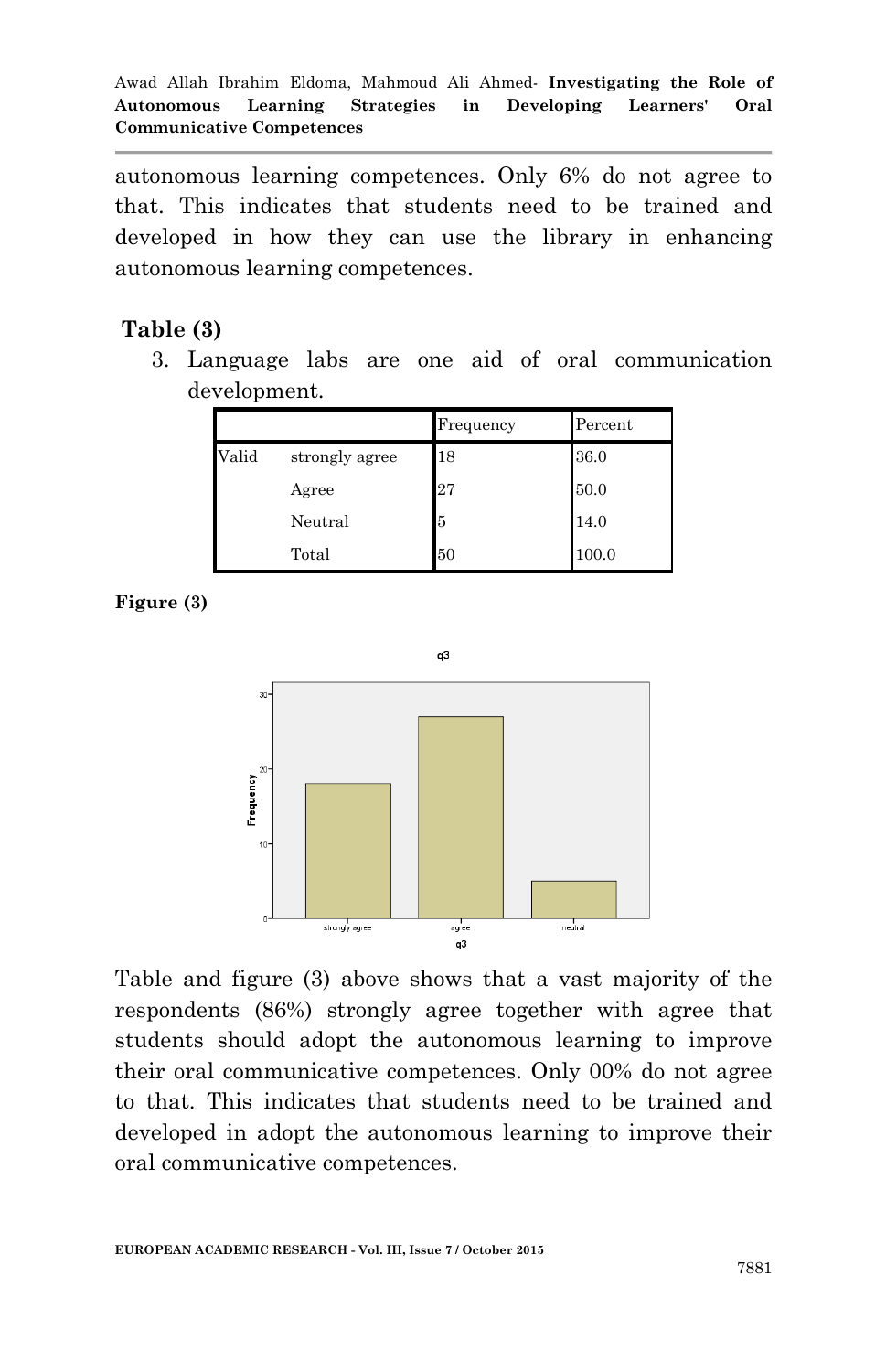## **Table (4)**

4. Monolingual dictionaries (English-English) are necessary to success in autonomous learning.

|       |                   | Frequency | Percent |
|-------|-------------------|-----------|---------|
| Valid | strongly agree    | 34        | 60.0    |
|       | Agree             | 11        | 22.0    |
|       | Neutral           | 4         | 8.0     |
|       | strongly disagree |           | 10.0    |
|       | Total             | 50        | 100.0   |

#### **Figure (4)**



Table and figure (4) above shows that a vast majority of the respondents (82%) strongly agree together with agree that students should develop their own style to make use of autonomous learning in developing oral communicative competences. Only 10% do not agree to that. This indicates that students need to be trained and developed in how they can develop their own style to develop their oral communicative competences.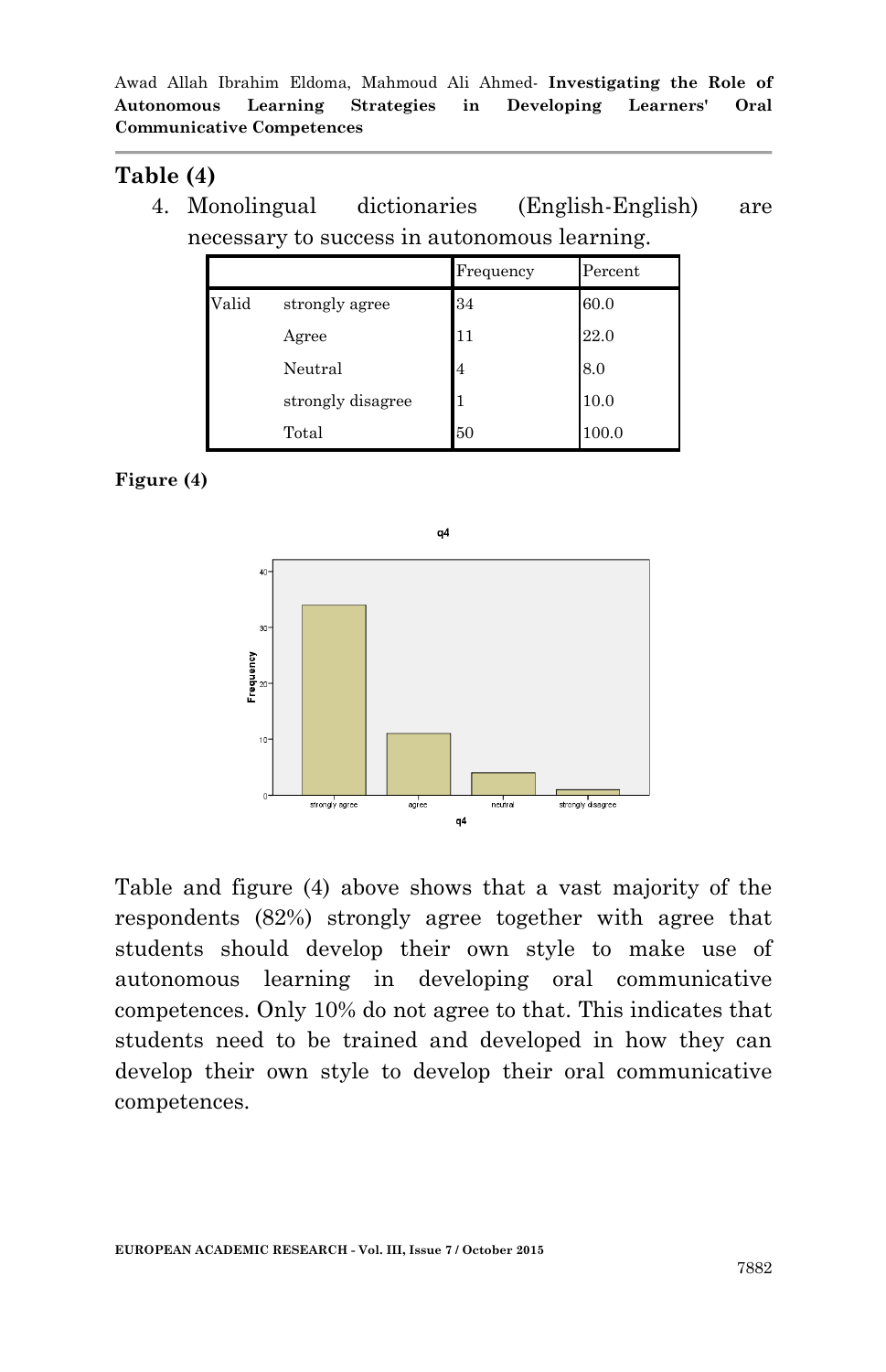### **Table (5)**

5. Self-directed learning vocabulary is a good opportunity to develop oral communication.

|       |                | Frequency | Percent |
|-------|----------------|-----------|---------|
| Valid | strongly agree | 23        | 46.0    |
|       | Agree          | 18        | 32.0    |
|       | neutral        | 6         | 10.0    |
|       | disagree       | 3         | 12.0    |
|       | Total          | 50        | 100.0   |

#### **Figure (5)**



Table and figure (5) above shows that a vast majority of the respondents (78%) strongly agree together with agree that students should change their own autonomous learning environment to develop their oral communicative competences. Only 12% do not agree to that. This indicates that students need to be trained and developed in how they can change their learning environment to develop their oral communicative competences.

The data collected was analyzed in relation to the study hypothesis. The data was collected by questionnaire which had given to teachers who do not know why these took place.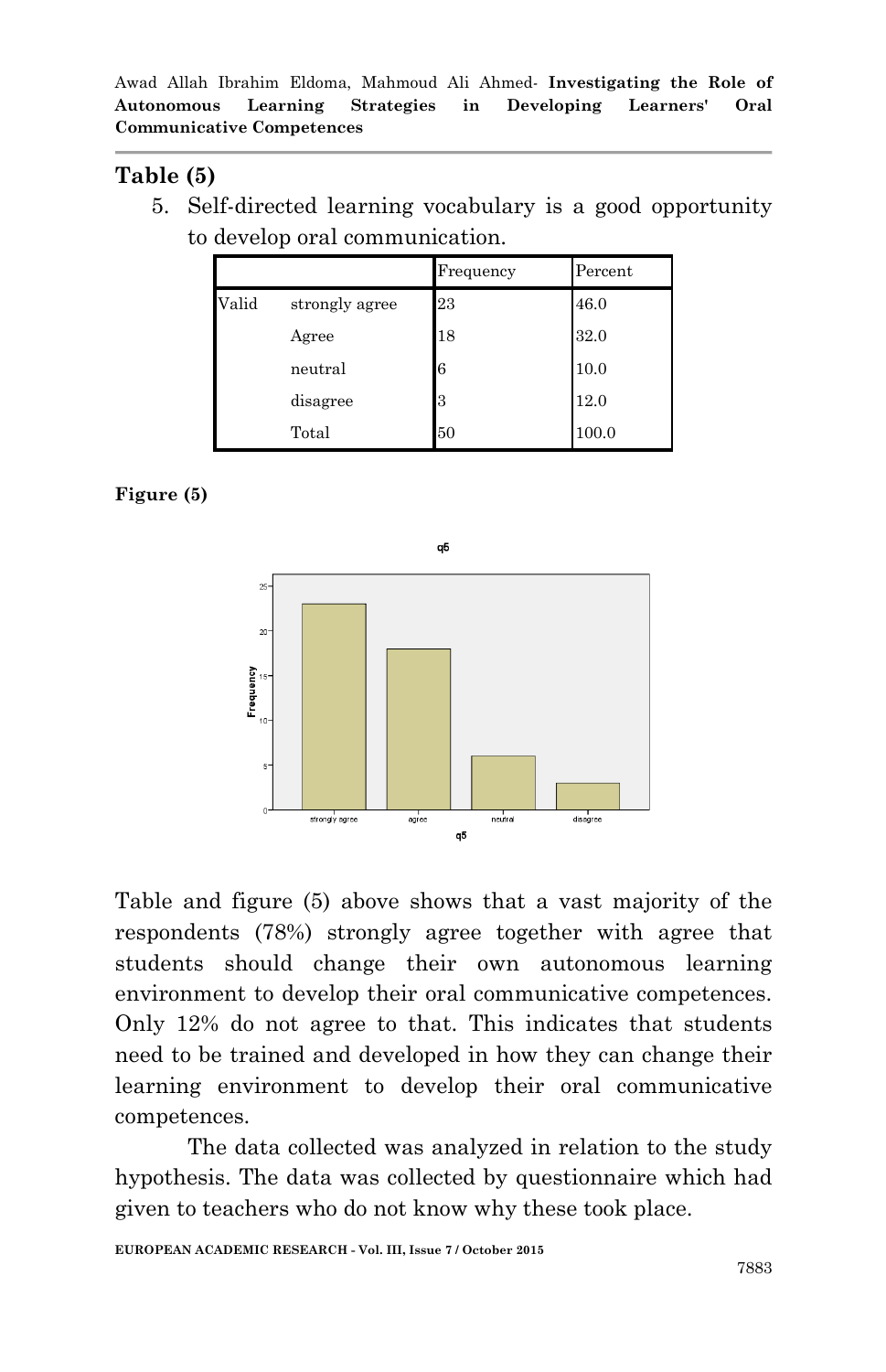Also analyzing the data collected from the questionnaire which had been given to teachers exclusively drawn from English language teachers in the Sudan. The population is English language teachers at Sudanese universities. A sample of (50) teachers was randomly selected for the questionnaire.

The researcher has used the questionnaire as a tool in the collection of data relevant to this study. The researcher has designed questionnaire to identify the problems encountered teachers who do not know why the autonomous learning strategies do not use in developing oral communicative competences.

The marks obtained from the questionnaire for all participants were analyzed and compared statistically by using frequencies and percentages. The analysis showed that the highest percentage which is represented strongly agree and agree is estimated by (80%) in contrast to the percentage of strongly disagree and disagree which is estimated by lesser than this one. Accordingly, this justifies that there is statistical difference in terms of teachers' point of views that autonomous learning strategies do not use in developing oral communicative competences.

## **Report Discussion:**

After the comparing and calculation of the sub-hypotheses; we have found that the average of the total number of the five subhypotheses percentage (76%+78%+86%+82%+78%) equal (80%) which represents negative respond justifies that Teachers do not know why autonomous learning strategies do not use in developing oral communicative competences.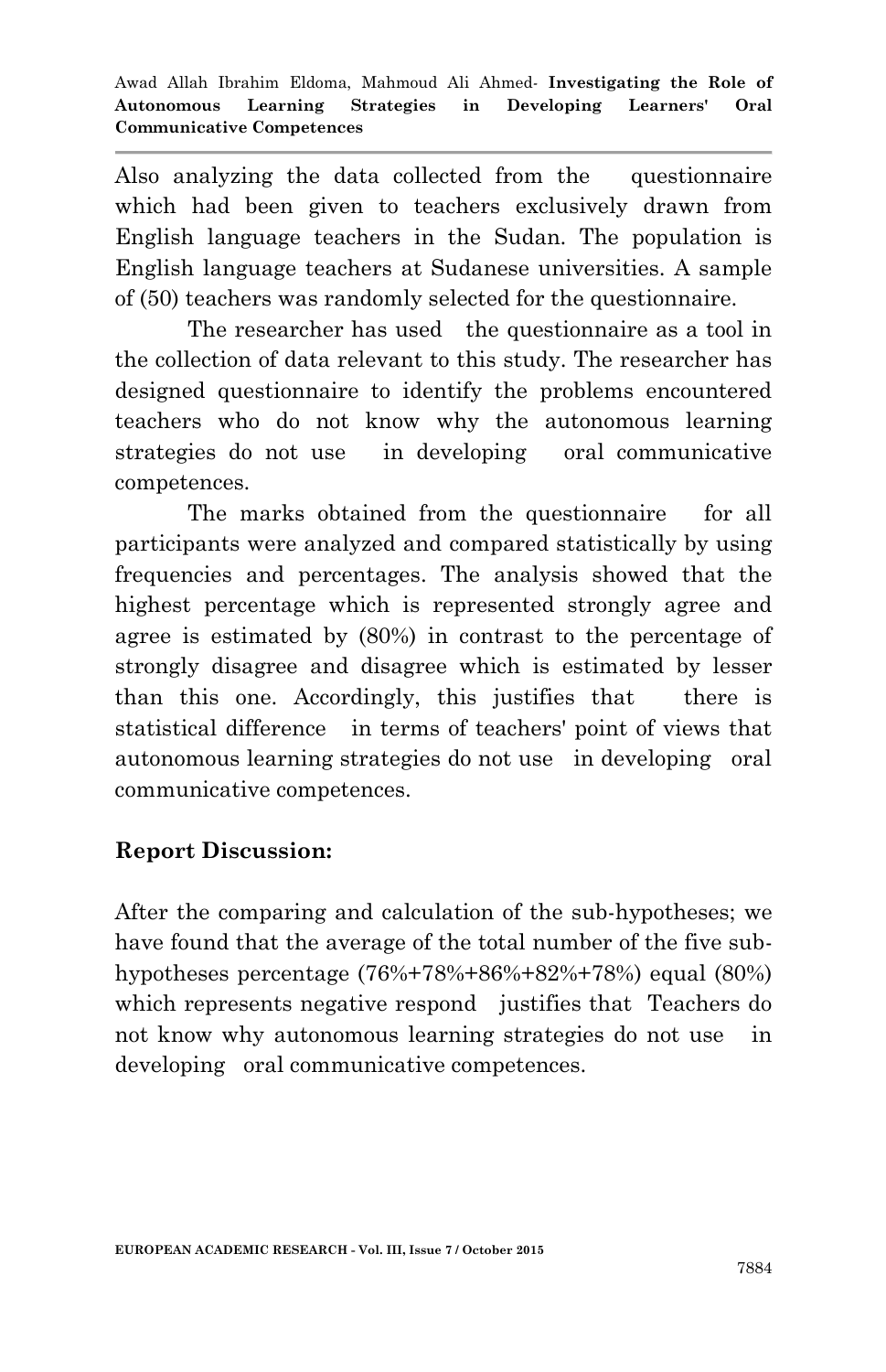#### **REFERENCES**

- Alred, G., Byram, M. and Fleming, M. (2003). *Intercultural Experience and Education*.
- Andrade, M. S. (2012). Self-regulated learning activities: Supporting success in online courses. In J. S. Moore & A. D. Benson (Eds.), *International perspectives of distance learning in higher education* (pp.111–132). Rijeka, Croatia: InTech. Retrieved from http://dx.doi.org/10.5772/33745
- Anquetil, M. and Molinié, M. (2011). The Erasmus experience from a reflexive perspective: considering and constructing social actors. In Kramsch, C., Levy, D. and Zarate, G. *autonomy and intercultural competence*. Coll. Foreign Language Teaching in Europe. Frankfurt am Main: Peter Lang.
- Bachman, L. F., & Palmer, A. S. (1996). *Language testing in practice*. Oxford, UK: Oxford University Press.
- Brunvand, S., & Byrd, S. (2011). Using VoiceThread to promote learning engagement and success for all students. *Teaching Exceptional Children, 43*(4), 28–37.
- Byram, M. (1997). *Teaching and assessing intercultural competence*. Clevedon: Multilingual
- Byram, M., Morgan, C. et al (1994). *Teaching-and learning Language-and-culture.* Clevedon: Clevedon: Multilingual Matters. competence: some implications for course development. In *Language, Culture and culturelle en milieu universitaire*. Thèse de Doctorat, Didactique des Langues, *Curriculum*. Vol 15. N°1. 61-74. Edition). Columbus, Ohio: Charles Merill. *Good Practice*. Retrieved from  $\blacksquare$

http://www.llas.ac.uk/resources/gpg/1409#ref5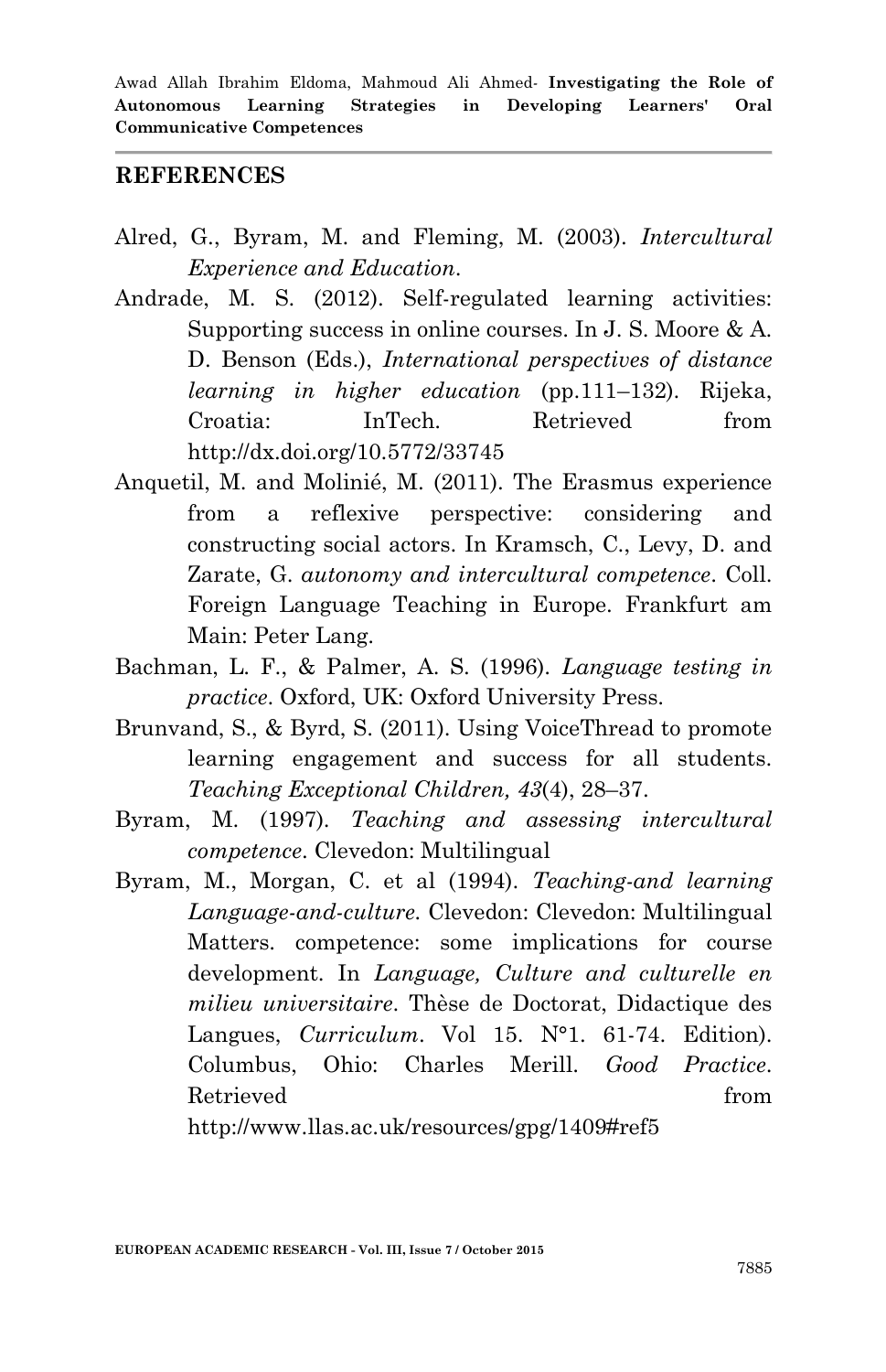- Choi, I.C. (2005). Measurability of oral fluency through ASRbased COPI. *Multimedia-Assisted Language Learning, 8*(2), 240–261.
- Dam, L. (2000). Evaluating autonomous learning. In B. Sinclair, I. McGrath, & T. Lamp (Eds.), *Learner autonomy, teacher autonomy: Future directions* (pp.48– 59). Harlow, UK: Longman.
- Godwin-Jones, R. (2009). Emerging technologies speech tools and technologies. *Language Learning & Technology, 13*(3), 4–11. Retrieved from http://llt.msu.edu/vol13num3/emerging.pdf
- Gonzalez, D., & Louis, R. (2007). The use of Web 2.0 tools to promote learner autonomy. Retrieved from http://peoplelearn.homestead.com/MEdHOME2/Technolo gy/WebToos.2.0.autonomy.pdf
- Graeme and Richard Dimbleby (1990) Teaching Communication .
- Hansen, J. (1998). *When learners evaluate*. Portsmouth, NH: Heinemann.
- Healey, D. (2007). Theory and research: Autonomy and language learning. In J. Egbert, & E. Hanson-Smith (Eds.), *CALL environments: Research, practice, and critical issues* (pp.377–388). Alexandria, VA: TESOL.
- Holec, H. (1981). *Autonomy in foreign language learning*. Oxford: Oxford University Press.
- Holec, H. (1990). « Qu'est-ce qu'apprendre à apprendre ? », *Mélanges pédagogiques 1990*,
- Jackson, J.(2008). *Language, Identity and Study Abroad, Sociocultural Perspectives*.
- Jimenez Raya, M. and Sercu, L. (2007). *Challenges in teacher development : learner*

Joseph and Efron (2009) Oral Communication.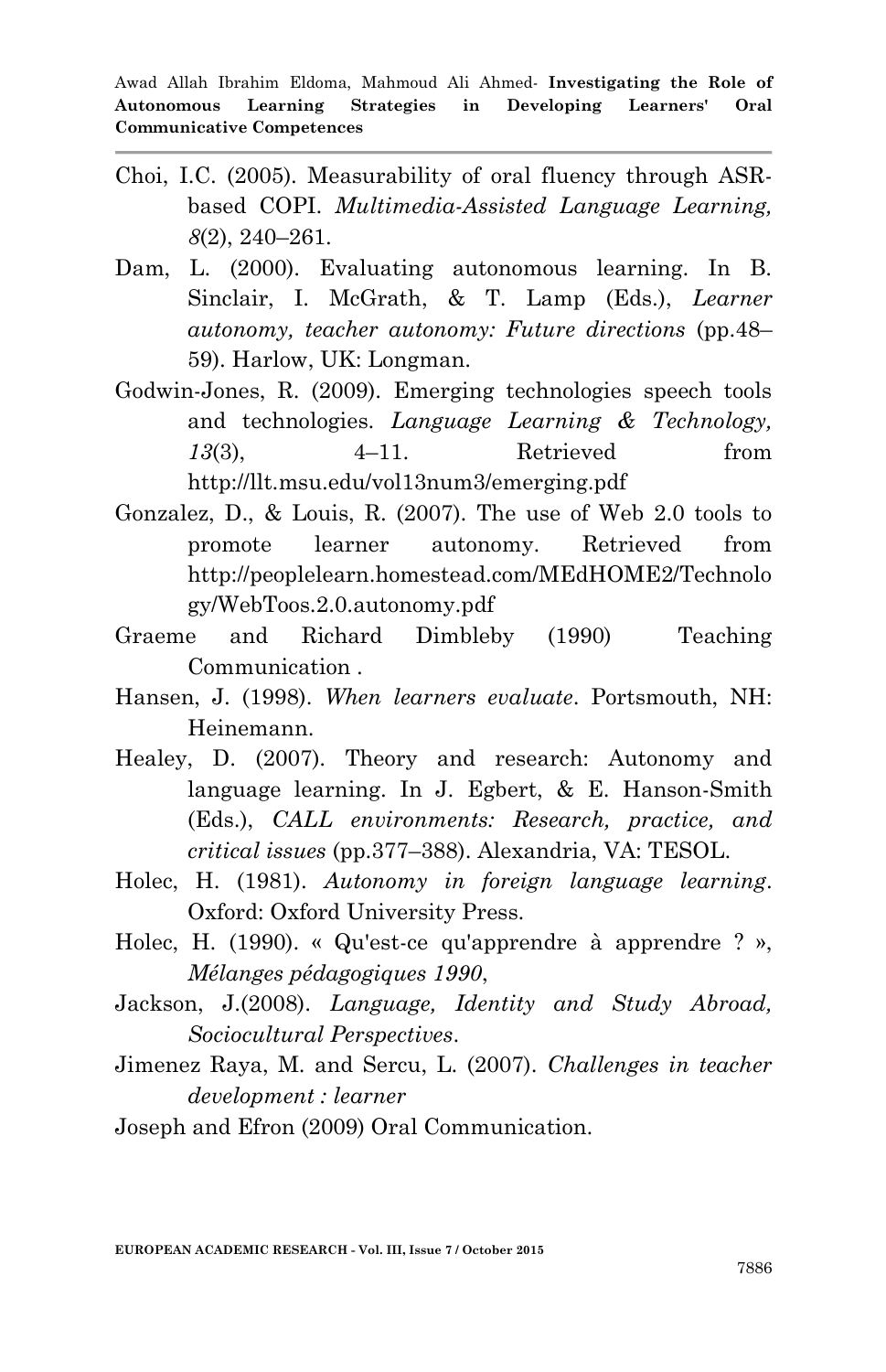- Kasper, L., & Singer, R. (2001). Unspoken content: Silent film in the ESL classroom. *Teaching English in the Two-Year College, 29*(1), 16–31.
- Kim, S. H. (2014). The effects of using storytelling with a Charlie Chaplin silent movie clip on oral proficiency development. *STEM Journal, 15(1)*, 1-20.
- Kim, S. H., & Choi, I. C. (2013, September). *Developing a communicative task for Korean English language learners using two different types of visual modes on computer-based tests*. Paper presented at e-Learning Korea conference, Seoul, South Korea. Retrieved from http://www.elearningkorea.org/kor/conference/speaker.as  $p#$
- Little, D. (1991). *Learner autonomy 1: Definitions, issues and problems.* Dublin, Ireland: Authentik.SoHee Kim *Developing Autonomous Learning Using Digital Storytelling Language Learning & Technology* 35
- Little, D. (2003). *Learner autonomy and second/foreign language learning. The Guide to* London: Equinox Publishing. Matters. Multilingual Matters No 100.
- Lynch, T. (2007). Learning from the transcripts of an oral communication task. *ELT Journal, 61*(4), 311–320.
- Murphy-Lejeune,,E. (2003). An experience of of interculturality: student travelers abroad. In Nantes.
- Murray, D. E. (2005). Technologies for second language literacy. *Annual Review of Applied Linguistics*, *25*, 188–201.
- Nelson, M. (2006). Mode, meaning, and synaesthesia in multimedia L2 writing. *Language Learning & Technology, 10*(2), 56–76. Retrieved from http://llt.msu.edu/vol10num2/pdf/nelson.pdf
- O"Malley, J. M., & Valdez Piere, L. (1996). *Authentic assessment for English language learners: Practical approaches for teachers*. New York, NY: Addison-Wesley.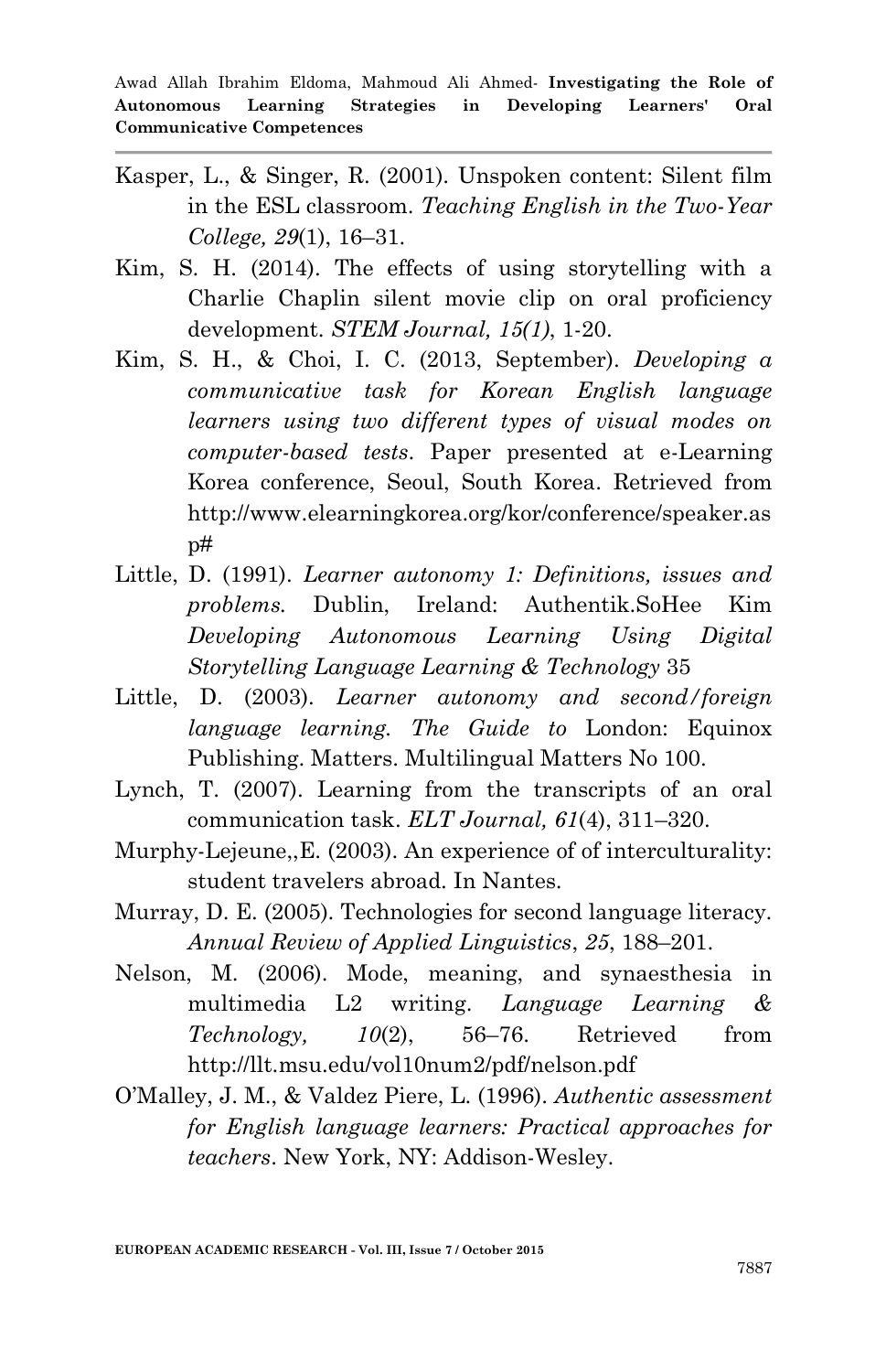- Oscarson, M. (1989). Self-assessment of language proficiency: Rationale and applications. *Language Testing, 6*(1), 1– 13. Retrieved from http://dx.doi.org/10.1177/026553228900600103
- Reinders, H., & Lázaro, N. (2007). Current approaches to assessment in self-access language learning. *The Electronic Journal for English as a Second Language, 11*(3). Retrieved from http://www.teslej.org/wordpress/issues/volume11/ej43/ej43a2/
- Riley, P. (1986). Who's who in self-access. *TESOL France News*, 6 (2) 23-35.
- Rogers, C. R. (1969). *Freedom to learn: a view of what education might become*.
- Sercu, L.(2002). Autonomous learning and the acquisition of intercultural communicative.
- Sinclair, B. (1999). More than an act of faith? Evaluating learner autonomy. In C. Kennedy (Ed.), *Innovation and best practice in British ELT* (pp. 96–107). Harlow, UK: Addison Wesley Longman.
- Tholin, J. (2007). *Learner autonomy, self-directed learning and assessment: Lessons from Swedish experience*. Retrieved from

http://bada.hb.se/bitstream/2320/3572/1/Tholin%201905 08%20learner%20autonomy.pdf

- Van Ek, J. A. (1986). *Objectives for Foreign Language Learning*. Oxford: Pergamon.
- Verdugo, D., & Belmonte, I. (2007). Using digital stories to improve listening comprehension with Spanish young learners of English. *Language Learning & Technology, 11*(1), 87–101. Retrieved from http://llt.msu.edu/vol11num1/ramirez/default.html
- Wenden, A. L. (1999). An introduction to metacognitive knowledge and beliefs in language learning: Beyond the